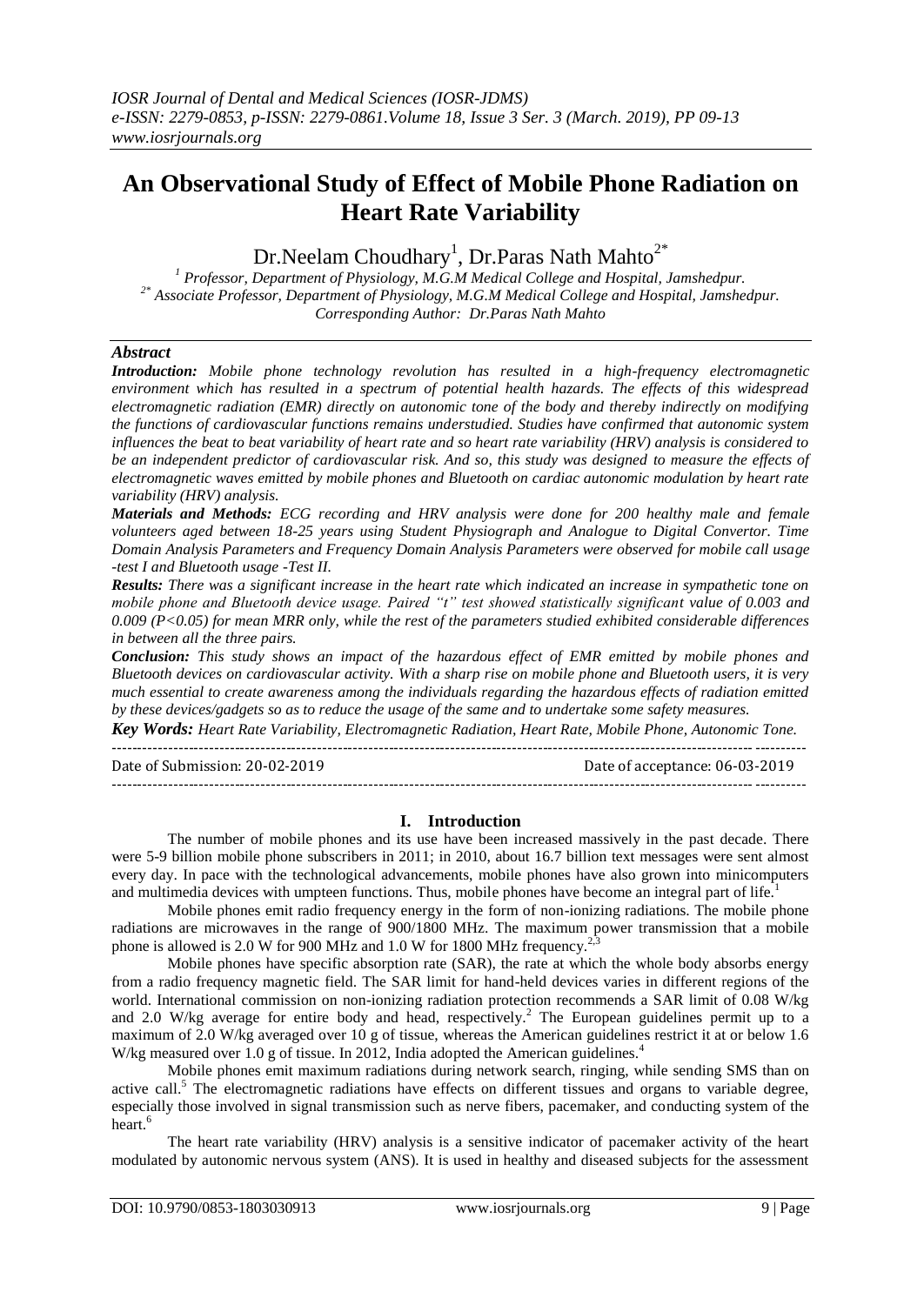of sympathovagal balance. Nowadays, the state of sympathovagal balance as assessed by HRV is increasingly being used in predicting, diagnosing, managing, and preventing cardiovascular dysfunctions.<sup>7</sup>

It has been shown in many studies that electromagnetic frequency (EMF) emitted by mobile phones interferes with the working of implanted cardiac pacemakers. <sup>8-10</sup> The effects of mobile phone radiations range from trivial symptomatology such as headache, nausea, and dizziness to more dreaded effects such as teratogenesis.<sup>11</sup> Some studies reported cataracts, skin burns, miscarriages, or birth defects due to negative thermic effects on living organisms.<sup>12-15</sup> On the contrary, some of the studies have shown no harmful effects on the body including cardiovascular parameters.<sup>16-18</sup>

## **II. Materials And Methods**

- **Study design :** Observational Study.<br> **Study site :** Department **Study site :** Department of Physiology**,** M.G.M Medical College, Jamshedpur. **Study population :** College students in the age group of 18 to 25 years of either sex volunteering for the study were selected.
- **Sample size :** 200 students.
- **Instrument used :** ECG recording and HRV analysis were done with Student by using ECG recoder and counting pulse rate
- **Inclusion criteria :** Normal individuals with normal cardiac function.
- **Exclusion criteria :** Subjects with previously known cardiac problems or under medications will be excluded.

**Procedure:** The ECG was recorded by using standard limb lead II by connecting the subject with the appropriate lead placement, in the ECG lab (Research Lab). The subject was asked to lie in a supine position comfortably on the couch.

After accommodation of 5minutes, the ECG was recorded for 5 minutes without any interruption by mobile phone or Bluetooth call (normal).

After 5 minutes rest, the ECG was recorded while the subject spoke through a mobile phone as per the experimental design given below.

In test-I, the mobile phone was fastened at the left ear of the subject by using an elastic strap. A phone call was made from a predefined number and a standard dialogue is continued for 5 minutes.

In test-II, a Bluetooth device was placed in the left ear of the subject and the mobile phone was placed in the chest pocket at the heart level. The same procedure of test-I was continued with a phone call.

Throughout the study, a standard mobile phone and Bluetooth device was used for all the 50 subjects. All the ECG recordings were for 5 minutes with 5minutes rest between the recordings.

#### **III. Results**

- **MRR**  Mean RR intervals of the sinus rhythm in ms,
- **pNN50**  The percentage of successive normal sinus RR intervals >50 ms in %,
- **SDNN**  Standard deviation of all normal sinus RR intervals in ms and
- **r-MSSD**  Root-mean-square of successive normal sinus RR interval difference in ms.

| S.No | Experimental | Total Domain Analysis (Mean $\pm$ SD) |           |             |                |
|------|--------------|---------------------------------------|-----------|-------------|----------------|
|      |              | <b>MRR</b>                            | pNN50     | <b>SDNN</b> | r-MSSD         |
|      | Normal       | 873.862                               | 31.674    | 57.23542    | 60.543         |
|      |              | ±143.21400                            | ±22.68123 | ±26.54671   | $\pm 35.43576$ |
| 2    | Test I       | 885.705                               | 30.118    | 60.125      | 60.673         |
|      |              | ±145.56046                            | ±22.68135 | ±27.28732   | $\pm 36.4657$  |
|      | Test II      | 886.563                               | 31.798    | 62.54654    | 61.564         |
|      |              | ±142.38901                            | ±21.66843 | ±26.54367   | $\pm$ 32.65891 |

#### **Table 1: Total Domain Analysis**

**Normal (N):** resting state (without mobile phone & Bluetooth talk)

**Test-I:** Call on mobile phone at ear level.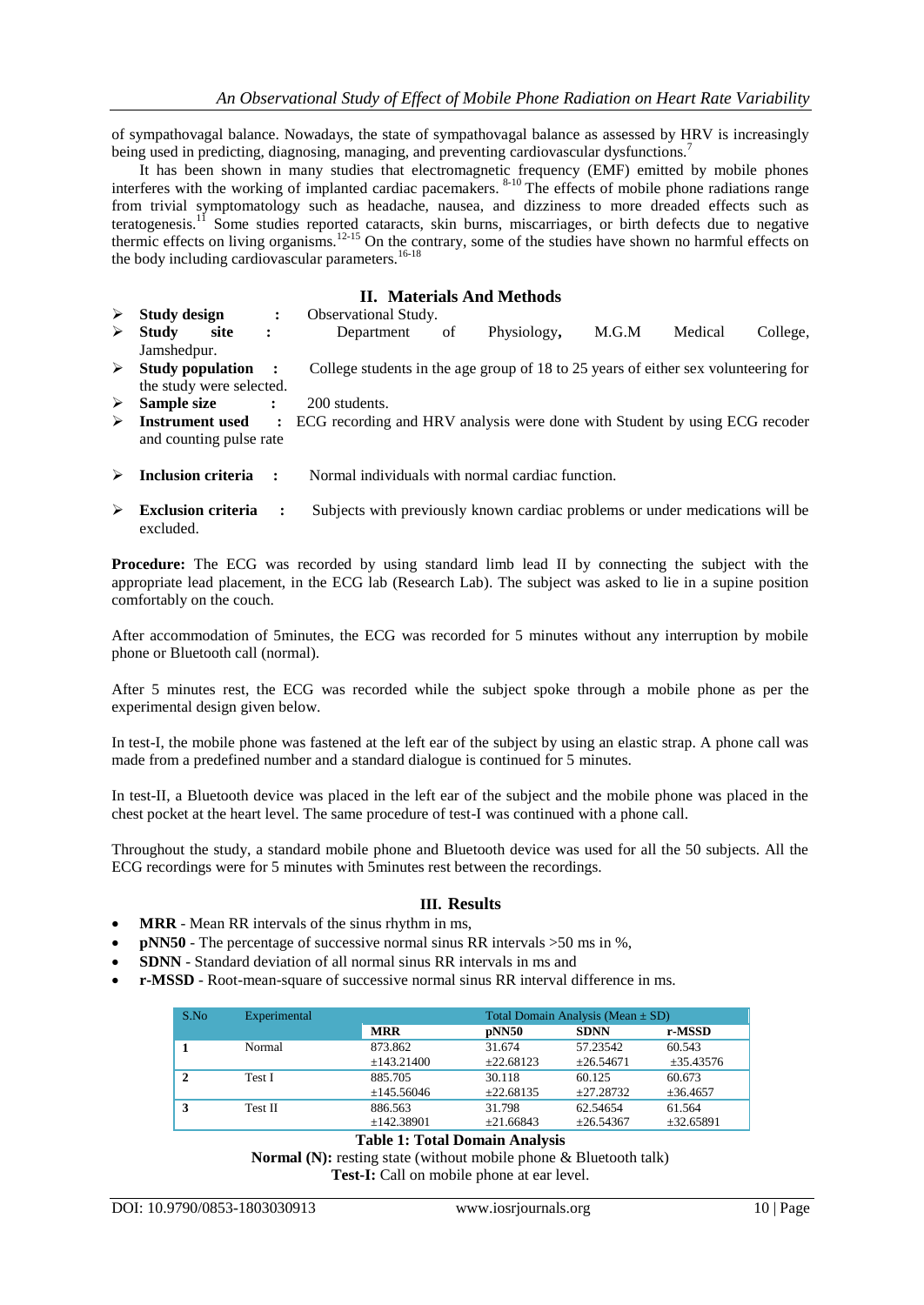# **Test-II:** Call on blue-tooth device at ear level & mobile phone at heart level.

| S.No                       | Group   | <b>Pulse rate</b> |  |
|----------------------------|---------|-------------------|--|
|                            | Normal  | 70 beats/min      |  |
| $\mathbf{2}$               | Test I  | 85 beats/min      |  |
| 3                          | Test II | 95 beats/min      |  |
| <b>Table 2: Pulse rate</b> |         |                   |  |

- **Low Frequency (LF) Normalised Power -** 0.04 Hz to 0.15 Hz.
- **High Frequency (HF) Normalised Power -** 0.15 Hz to 0.4 Hz.
- **LF/HF** ratio and
- **Total Power** (Absolute Power).

| S.No | Experimental | Total Domain Analysis (Mean $\pm$ SD) |                 |                    |                    |
|------|--------------|---------------------------------------|-----------------|--------------------|--------------------|
|      |              | <b>LF Value</b>                       | <b>HF</b> value | <b>LF/HF Ratio</b> | <b>Total Power</b> |
|      | Normal       | 43.7632                               | 54.2876         | 1.0875             | 4186.4265          |
|      |              | ±18.58902                             | ±18.7623        | $\pm 0.9736$       | $\pm 3205.1642$    |
|      | Test I       | 44.605                                | 55.442          | 1.0671             | 3991.427           |
|      |              | ±16.7689                              | ±16.6837        | $\pm 0.8873$       | $\pm$ 3122.4657    |
|      | Test II      | 47.1543                               | 52.798          | 1.1565             | 4551.5642          |
|      |              | ±15.5976                              | ±16.8794        | ±.9436             | $\pm 3078.9689$    |

#### **Table 3: Frequency Domain Analysis**

| S.No                    | Parameters         | Pairing |             | $Mean \pm SD$           | P Value |
|-------------------------|--------------------|---------|-------------|-------------------------|---------|
| $\mathbf{1}$            | <b>MRR</b>         | Pair-1  | N&Test-I    | 10.78100<br>±23.74200   | 0.002   |
| $\overline{2}$          |                    | Pair-2  | $N&Test-II$ | 14.6540<br>±36.1256     | 0.009   |
| 3                       |                    | Pair-3  | Test I&II   | 3.6743<br>±31.5436      | 0.374   |
| $\overline{\mathbf{4}}$ | pNN50              | Pair-1  | N&Test-I    | 0.12300<br>±7.00283     | 0.902   |
| $\overline{5}$          |                    | Pair-2  | $N&Test-II$ | 0.82254<br>±9.42366     | 0.546   |
| 6                       |                    | Pair-3  | Test I&II   | 0.7532<br>$\pm 8.54667$ | 0.568   |
| $\overline{7}$          | <b>SDNN</b>        | Pair-1  | N&Test-I    | 1.78300<br>±13.564709   | 0.335   |
| 8                       |                    | Pair-2  | N&Test-II   | 3.80156<br>±14.3076     | 0.742   |
| $\overline{9}$          |                    | Pair-3  | Test I&II   | 2.01654<br>±12.04672    | 0.315   |
| 10                      | r-MSSD             | Pair-1  | N&Test-I    | 0.54670<br>±14.65789    | 0.782   |
| 11                      |                    | Pair-2  | $N&Test-II$ | 1.04980<br>±15.6790     | 0.656   |
| 12                      |                    | Pair-3  | Test I&II   | 0.59376<br>±15.19087    | 0.786   |
| 13                      | <b>LF Value</b>    | Pair-1  | N&Test-I    | $0.06460 \pm 17.73802$  | 0.980   |
| 14                      |                    | Pair-2  | N&Test-II   | 2.51220±17.48046        | 0.315   |
| 15                      |                    | Pair-3  | Test I&II   | 2.57680±11.92217        | 0.133   |
| 16                      | <b>HF Value</b>    | Pair-1  | N&Test-I    | $0.06460 \pm 17.73802$  | 0.980   |
| 17                      |                    | Pair-2  | N&Test-II   | 2.51220±17.48046        | 0.315   |
| 18                      |                    | Pair-3  | Test I&II   | 2.57680±11.92217        | 0.144   |
| 19                      | <b>LF/HF Ratio</b> | Pair-1  | N&Test-I    | $0.05200 \pm 1.03994$   | 0.725   |
| 20                      |                    | Pair-2  | $N&Test-II$ | $0.05800 \pm 1.00583$   | 0.675   |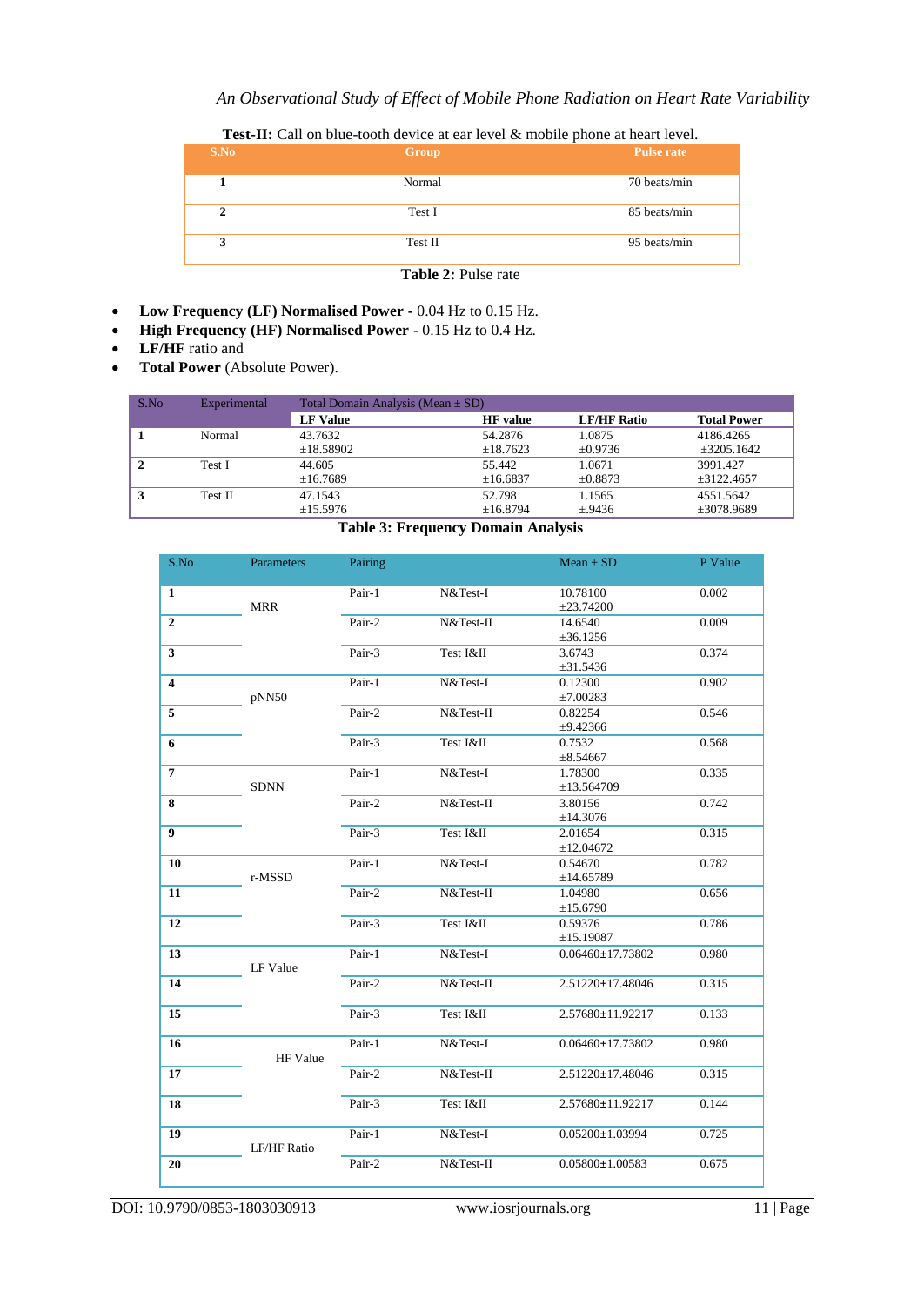| 21 |                    | Pair-3 | Test I&II | 0.11000<br>±.68822          | 0.265 |
|----|--------------------|--------|-----------|-----------------------------|-------|
| 22 | <b>Total Power</b> | Pair-1 | N&Test-I  | 176.1102<br>$\pm 2365.1856$ | 0.557 |
| 23 |                    | Pair-2 | N&Test-II | $376.7625 \pm$<br>3215.1754 | 0.405 |
| 24 |                    | Pair-3 | Test I&II | 546.3256 $\pm$<br>2453.546  | 0.097 |

**Table 4: Paired Samples Test**

#### **IV. Discussion**

In this present study, 200 healthy young male and female subjects participated voluntarily. The study was made under three experimental conditions: Normal (N): resting state (without mobile phone & Bluetooth talk), Test-I: call on mobile phone at ear level and Test-II: call on Bluetooth device at ear level and mobile phone at heart level.

### **On analysing Time Domain Parameters**

The mean values of m-RR were  $874.824 \pm 144.23005$  for Normal,  $885.691 \pm 145.58095$  for Test-I and 889.577± 143.40872 for Test-II [Table: 1]. The result showed that there was a significant increase in m-RR in Test –II when compared to that of normal and Test-I, and also increase in m-RR in Test –I when compared to that of normal owing to show there was an increased sympathetic activity.

The pNN50 values were  $30.107 \pm 23.27286$  for Normal,  $30.107 \pm 23.27286$  for Test-I and 30.229±23.05086 for Test-II [Table: 1]. The pNN50 was comparatively more in Test-II which indicates the influence of Bluetooth using affect in the short term on autonomic tone; particularly parasympathetic activity.

The mean SDNN value for Normal was  $58.224 \pm 26.35695$ , for Test-I was  $60.018 \pm 27.26727$  and for Test-II was 62.0346±26.733023 [Table: 1]. On comparing these values, there was a progressive increase from normal to mobile & mobile with Bluetooth which indicates the tendency towards these effects on long-term circadian rhythm. On comparing the mean values of r-MSSD  $60.285\pm 35.40175$ ,  $60.742\pm 36.06687$  and 61.335±34.51860 for normal, test-I and test-II respectively [Table: 1], the result showed that there was a mild increase from normal to mobile  $&$  mobile with Bluetooth.

#### **On analysing Frequency Domain Parameters**

The mean LF value for Normal was  $44.6216 \pm 18.58303$ , for Test-I was  $44.557 \pm 16.98579$  and for Test-II was 47.1338± 16.58677 [Table: 2]. LF component when compared was higher during the blue-tooth call showing an increased sympathetic dominance in comparison with the resting state and mobile phone call, but there was not a vivid difference between the latter and the resting state.

The mean HF during Normal, Test-I and Test-II were 55.3784±18.58303, 55.443±16.98579 and 52.8662± 16.58677 respectively [Table: 2]. On comparing these three tests, there was an HF decrease which showed the effect of radiation affected mostly parasympathetic activity.

The mean LF/HF ratio values were  $1.0996\pm0.98359$  for Normal,  $1.0476\pm0.88567$  for Test-I and 1.1576±.96359 for Test-II [Table: 2]. The result showed that there was an increase in Test-II mean LF/HF ratio which indicated an increased sympathovagal balance or sympathetic modulations when compared to normal and test-I. On comparing, the mean Total Power 4180.4382±3203.16428 and 3991.328±3122.45303 of normal and test-I respectively [Table: 2], the result showed a gradual decrease and the mean Total Power of Test-II 4558.3608±3806.96908 [Table: 2] was comparatively high which indicated an increased sympathetic activity.

Paired Sample t Test was performed between the three experimental conditions, Normal, Test-I and Test-II as Pair- 1= Normal & Test-I, Pair-2= Normal & Test-II, and Pair-3=Test-I and Test-II.

From the results observed, the mean values of MRR in Pair-1 and Pair-2 were 10.86700**±** 24.84693 and 14.75260**±** 38.10495 which showed a drastic increase and proved to be (0.003**\*** and 0.009**\***) statistically significant  $p \leq 0.05$  [Table: 3] which indicated an increase in the sympathetic activity.

In this study, the rest of the parameters though statistically not significant there were considerable differences in between all the three pairs. The findings of our study showed an increased sympathetic tone compared to parasympathetic tone during the call on Bluetooth device at ear level and mobile phone at heart level.

# **V. Conclusion**

This study concludes that there is a statistically significant change in mean HR and mean RR interval when mobile phone is kept in direct contact with the ear and also when it is connected using earphones. The increase in mean HR is more when mobile phone is kept in direct contact with the ear than with the use of earphones. There is a decrease in parasympathetic tone and increase in sympathetic tone measured indirectly